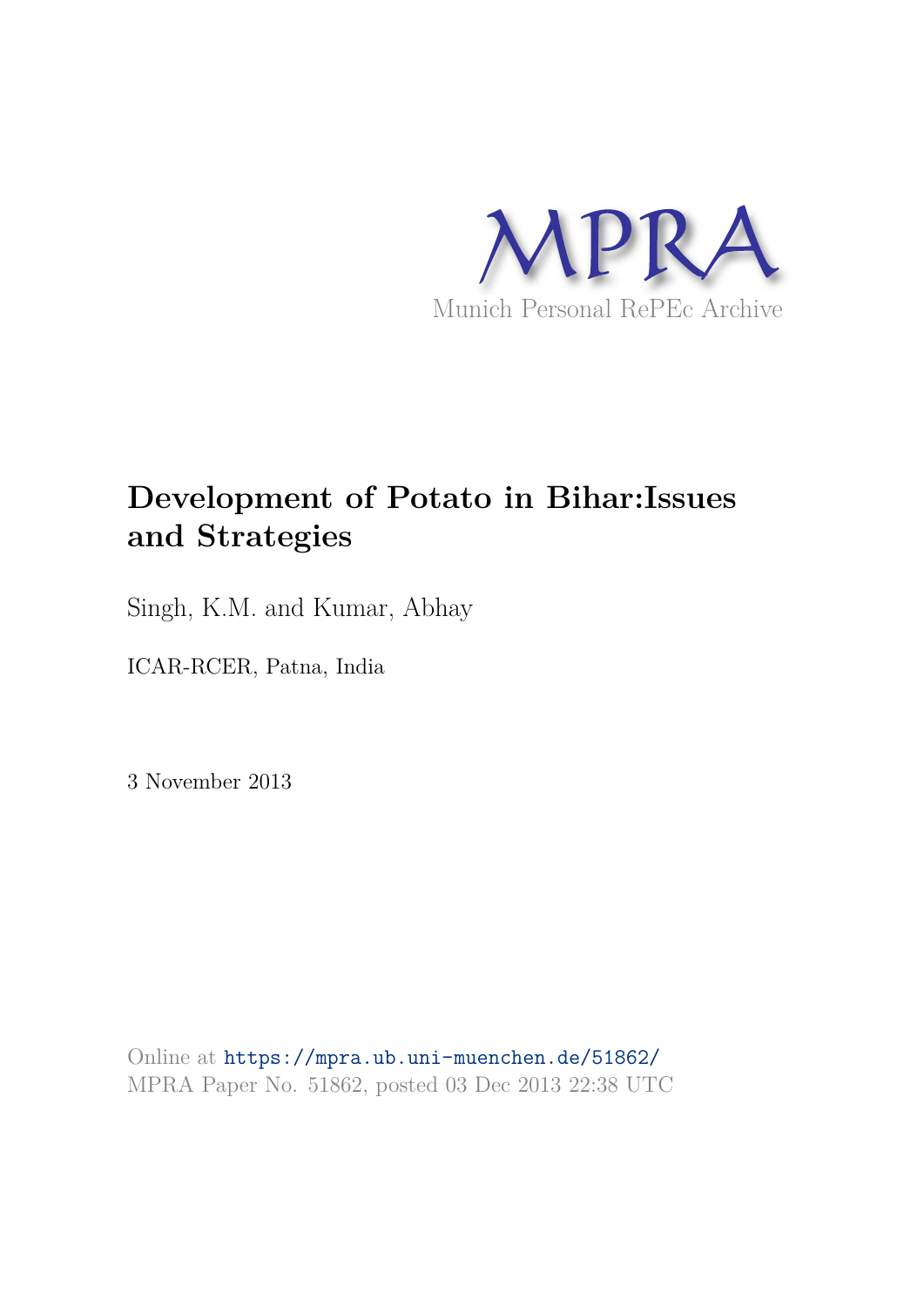# **Development of Potato in Bihar-Issues and Strategies**

K.M.Singh<sup>1</sup> and Abhay Kumar<sup>2</sup>

## **Abstract**

Potato is the fourth major food crop after rice, wheat and maize in Bihar. It occupies less than 5% of net sown area with production only  $4<sup>th</sup>$  after rice, wheat and maize. Potato a short duration crop has special significance since it gives exceptionally high yields/unit area/unit time and has high nutritional value to sustain burgeoning population and ward off hunger and malnutrition. Potato produces more food, edible energy and edible protein per unit area and time as compared to any other food crop. Potato provides excellent opportunities in rasing the income of the farmers as it has capacity to yield 5-10 times more than cereals, pulses or oilseeds. Efficient marketing is crucial for a successful diversification and commercialization of potato and accelerated farmer income growth. At present, marketing of potato in the state is highly unorganized. Bihar's density of the market (per m ha of sown area) is relatively low. Potato from Bihar is transported to other market in the country for which cheap road transport and better marketing facilities are essential. Emphasis should be put on the establishment of new cold stores, processing industries in the production catchments to minimize transport cost, create employment opportunities in the rural sector. There is challenge to enhance productivity and quality under conditions of shrinking arable land, reduced water availability, changing climatic conditions and expanding biotic and abiotic stresses. However, with increase in production, recurring gluts are common in the country. The price crashes drastically during months of plenty, leading to distress sell by farmers and incurring substantial monetary loss. To absorb excess potato production and sustain the growth, there is need for diversified and increased utilization and export of potatoes. The article tries to explore the current scenario, the constraints and possible solutions for enhancing potato cultivation in India in general and Bihar in particular.

**Key words:** Potato, Potato trade and markting, Potato production, Bihar, India

<sup>1&</sup>lt;br><sup>1</sup> Principa Scientist and Head, Division of Socio-Economics and Extension, ICAR-RCER, Patna, 800014, Bihar Email: m.krishna.singh@gmail.com (Corresponding author)

<sup>&</sup>lt;sup>2</sup> Principal Scientist, Division of Socio-Economics and Extension, ICAR-RCER, Patna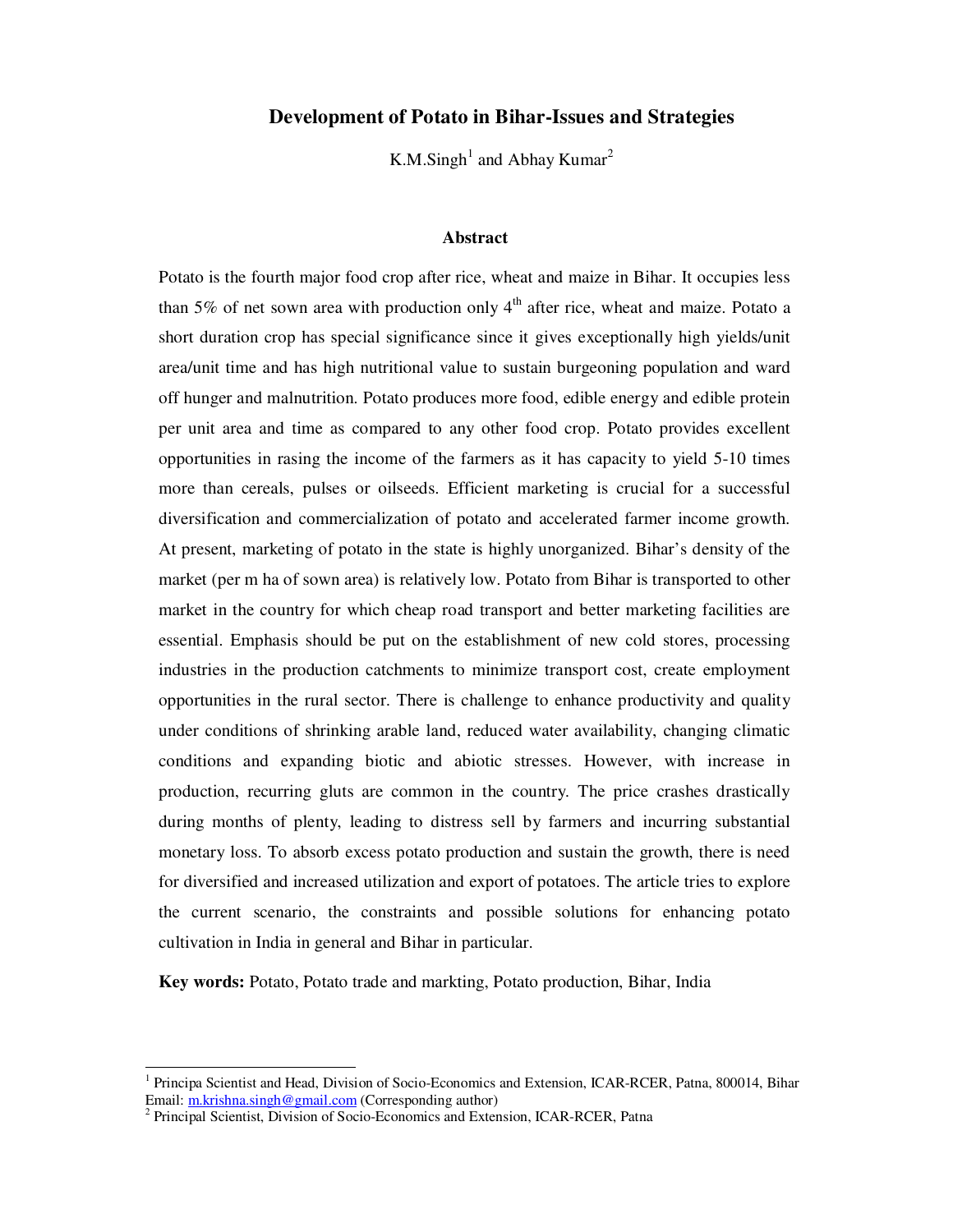## **Development of Potato in Bihar: Issues and Strategies**

Bihar represents the great Indo-Gangetic plains, one of the most fertile lands of the world. It offers salubrious agro-climatic conditions for growing a wide range of crops. Agriculture is the back bone of Bihar economy, employing about 80% of the work force and generating nearly 42% of the state domestic product. Bihar share of agriculture in national GDP is 39% as against 24.3% of the country's share, due to the fact that the 89.5% of the population of the state have rural and farming background. Bihar ranks  $10^{th}$  in area and  $3^{rd}$  in population with per capita income of about  $\frac{1}{4}$  of the nation. Bihar is most populace state of India with a population of 83 million and population growth of about 2.43% per annum, having highest density of population among rural India. About 40% of the populations are under below poverty line.

Potato is the fourth major food crop after rice, wheat and maize in Bihar. It occupies less than 5% of net sown area with production only  $4<sup>th</sup>$  after rice, wheat and maize. Potato is highly nutritious, easily digestible and regarded as wholesome food having vast potential for ensuring food and nutritional security for millions of people of state. In Bihar, large population accompanied with poverty poses serious problems. These problems besides having close relationship with food insecurity are also related to poor health as a result of malnutrition. Moreover, increasing population, rapid urbanization and manmade creation of waste lands is causing shrinkage of arable land and water resources. At the same time declining input use efficiency, emergence of resistant pest and diseases and declining output: input ratio have resulted in making farming less and less remunerative for resource poor farmers of the state. Under this scenario, potato a short duration crop has special significance since it gives exceptionally high yields/unit area/unit time and has high nutritional value to sustain burgeoning population and ward off hunger and malnutrition. Potato produces more food, edible energy and edible protein per unit area and time as compared to any other food crop. The dry matter production in potato is about 47.6 kg / ha / day whereas wheat, rice and maize produce only 18.1, 12.4 and 9.1 kg / ha / day respectively. Potato, thus, holds major potential in eradicating hunger and malnutrition and providing food and nutritional security to ever increasing population. The task before the state of Bihar is to increase the production and quality of potato to meet the domestic requirements with in the states and exportable surplus to earn foreign exchange.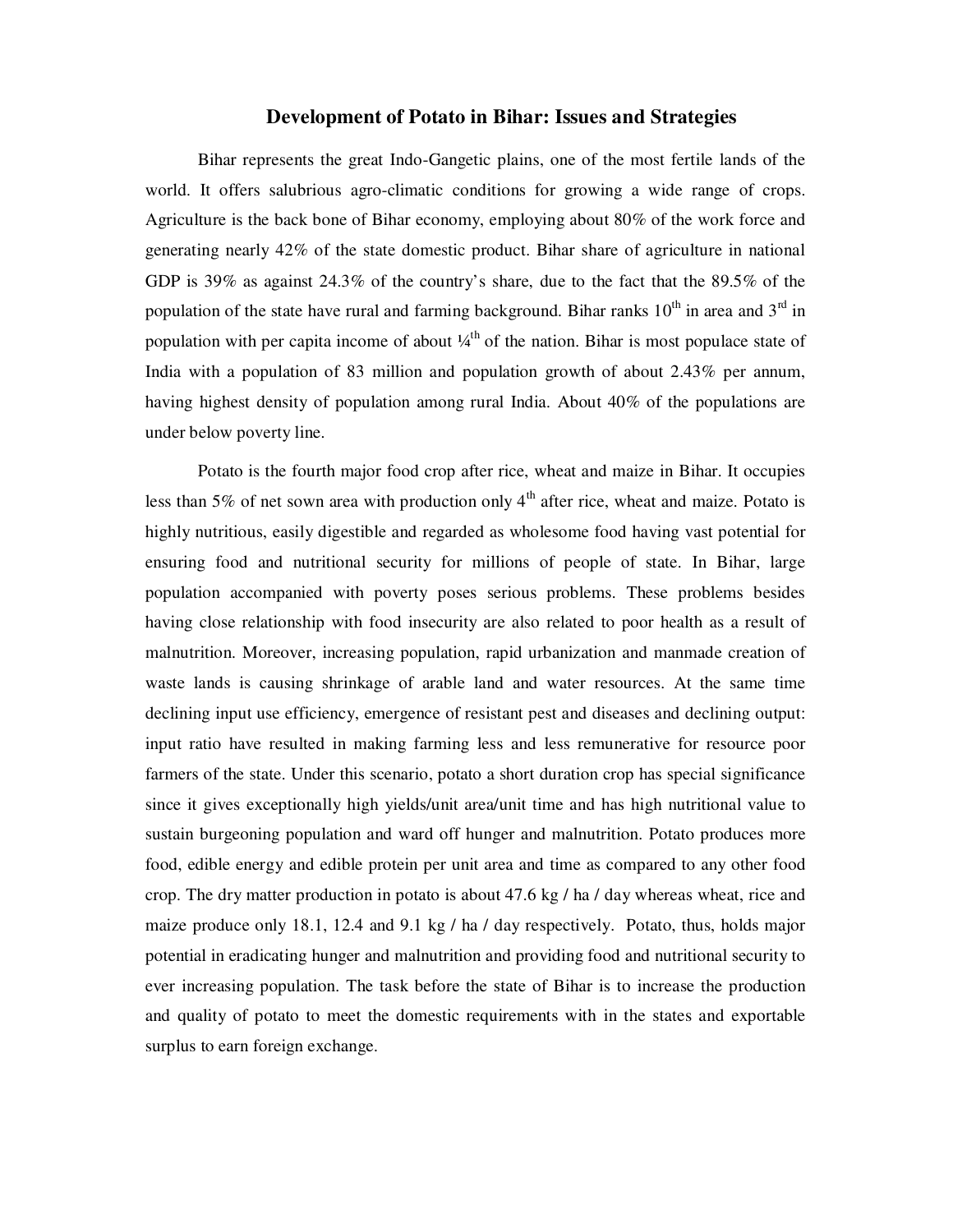#### **Potato production situation**

India is the world's third largest potato producing country. During the past 60 years the potato has shown spectacular growth in area, production and productivity in India with increase in area production and productivity over this period by 6.6, 18.51 and 2.80 times respectively. The potato productivity in India (18.4t/ha) is little better than world average (16.6 t/ha) however, it is much lower than many of the countries of Europe and America such as Netherlands (42.4t/ha) because it is grown as short duration crop in India. The estimated total production in India for 2009-2010 was around 34 million tones from 1.55 million hectares. At present Bihar ranks third after Uttar Pradesh and West Bengal in potato area and production among different states of India. In Bihar potato is grown in 0.32 million hectare with annual production of 5.74 million tones having productivity of 17.78 t/ha. Potato is grown in all the 38 districts of Bihar (Table-1), but the major contributors are Nalanda, Patna, Saran, Samastipur, Gopalganj Vaishali, East and West Champaran, Muzaffarpur and Siwan which account for 80 percent of the area. Productivity wise Nalanda , Patna and Begusarai are foremost districts. However, Bihar $(17.78 \text{ t/ha})$  which is sandwiched between high productive states West Bengal (24.70 t/ha) and Uttar Pradesh (21.97 t/ha) has always been the concern for policy planners for its low productivity despite the fact that it is blessed with high fertile land and good quality water resources.

| District       | Area(ha) | Production(t) | Yield(t/ha) |
|----------------|----------|---------------|-------------|
| Patna          | 16050    | 409400        | 25.50       |
| Nalanda        | 27000    | 653320        | 24.19       |
| Rohtas         | 10700    | 195100        | 18.23       |
| Gaya           | 11500    | 190240        | 16.54       |
| Saran          | 13500    | 249970        | 18.51       |
| Siwan          | 10300    | 113460        | 11.01       |
| Gopalganj      | 12200    | 210470        | 17.25       |
| East Champaran | 11750    | 202750        | 17.25       |
| West Champaran | 12200    | 201300        | 16.50       |
| Muzaffarpur    | 12000    | 210980        | 17.58       |
| Vaishali       | 13500    | 255040        | 18.89       |
| Madhubani      | 10600    | 168040        | 15.85       |
| Samastipur     | 12300    | 250910        | 20.39       |
| Others         | 149240   | 2430310       | 16.28       |
| Total          | 322840   | 5741290       | 17.78       |

**Table:1.Area, Production and Productivity of potato in major Districts of Bihar (2009-10)** 

(Source: Directorate of Horticulture, Govt. of Bihar)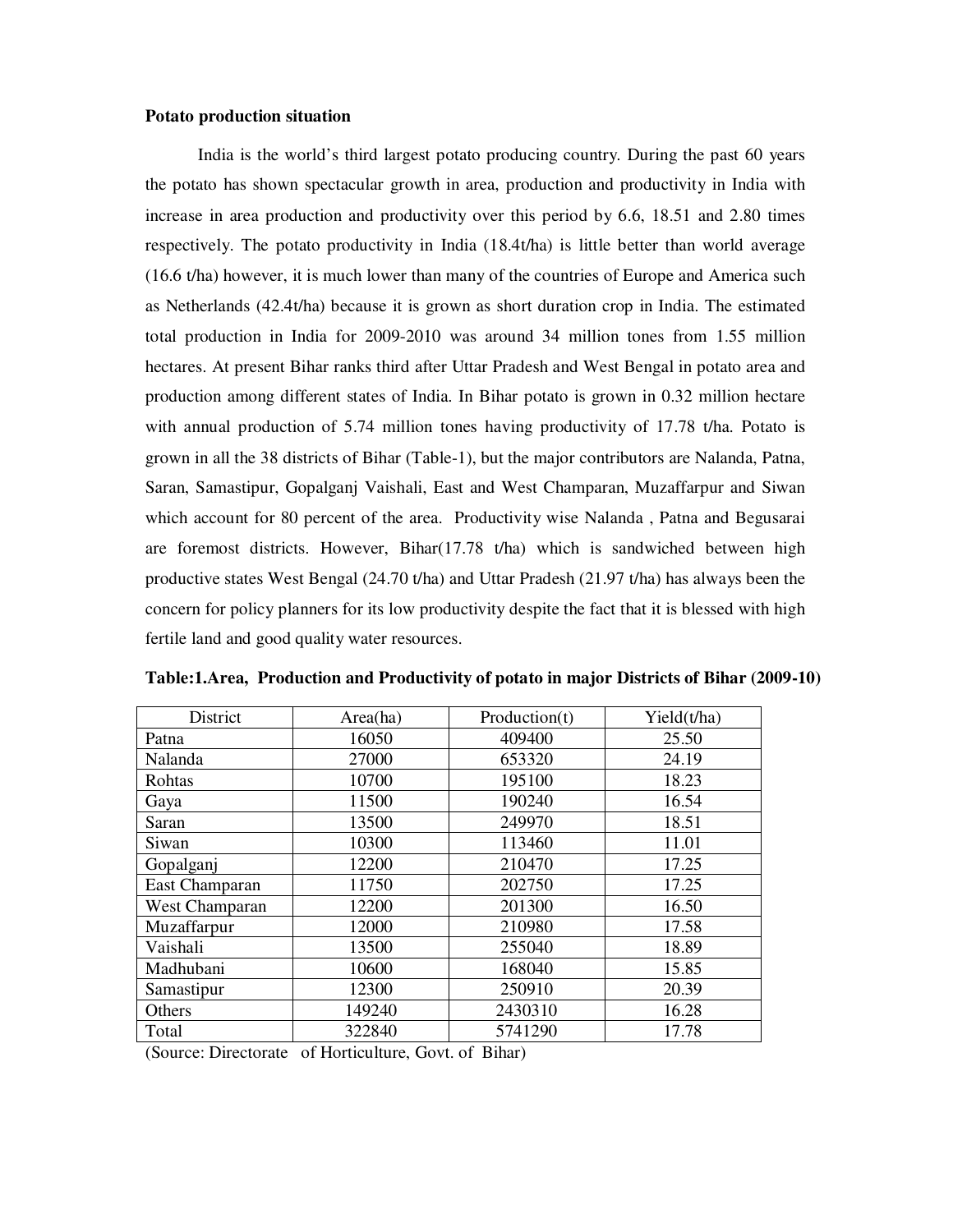#### **Opportunities, Challenges and strategies**

Under the situation of increasing demand for food and diminishing per capita availability of land for agriculture due to rising population in India, the importance of potato for ensuring sustainability in agriculture and the food production is immense. Potato is a high yielding crop. Due to high protein – calorie ratio (17gm protein: 1000 Kcal.) and short vegetative cycle, potato yields substantially more edible energy, protein and dry matter per unit area and time than many other food crops. It produces 3 kg of protein/ha/day as compared to only 2.5 kg/ha/day in wheat, 1.2 kg/ha/day in maize and 1.0 kg/ha/day in rice. This is of considerable importance in India where energy supplies are most readily available than the protein supplies.

 Potato provides excellent opportunities in rasing the income of the farmers as it has capacity to yield 5-10 times more than cereals, pulses or oilseeds. The high profitability of potato as a cash crop has made it an economically viable enterprise for the small and marginal farmers and has contributed to increasing equity among farmers in the sub-tropics. Potato provides higher unit return and offers great scope for value addition. Potato has high employment generation potential during crop raising, post harvest handling, processing and value addition. Potato requires an input of 250 mandays for cultivation of the crop in one hectare area. The cultivation of potato in 1.4 million hectare area generates rural employment to the level of 350 million mandays annually. In addition employment opportunities are generated in the post harvest operations of storage, processing and value addition, transportation and marketing.

Potato is grown in multiple cropping systems in rotation with other vegetable or cereal crops. Potato responds well to input and gives high returns. The residual potash and phosphorus of the crop are generally adequate and the nitrogen requirement is reduced by half for good growth of succeeding cereal crops. Thus it contributes towards improved management of natural resources and optimization of fertilizer use which are essential for sustainable agricultural production.

The land resources being inelastic, the potential of increasing the area under cultivation is limited. Due to stiff crop competition there is very little possibility to have more area under potato crop. Short duration and cultural flexibility are potato's valuable trait that help in sandwiching this crop in various intensive cropping systems without putting much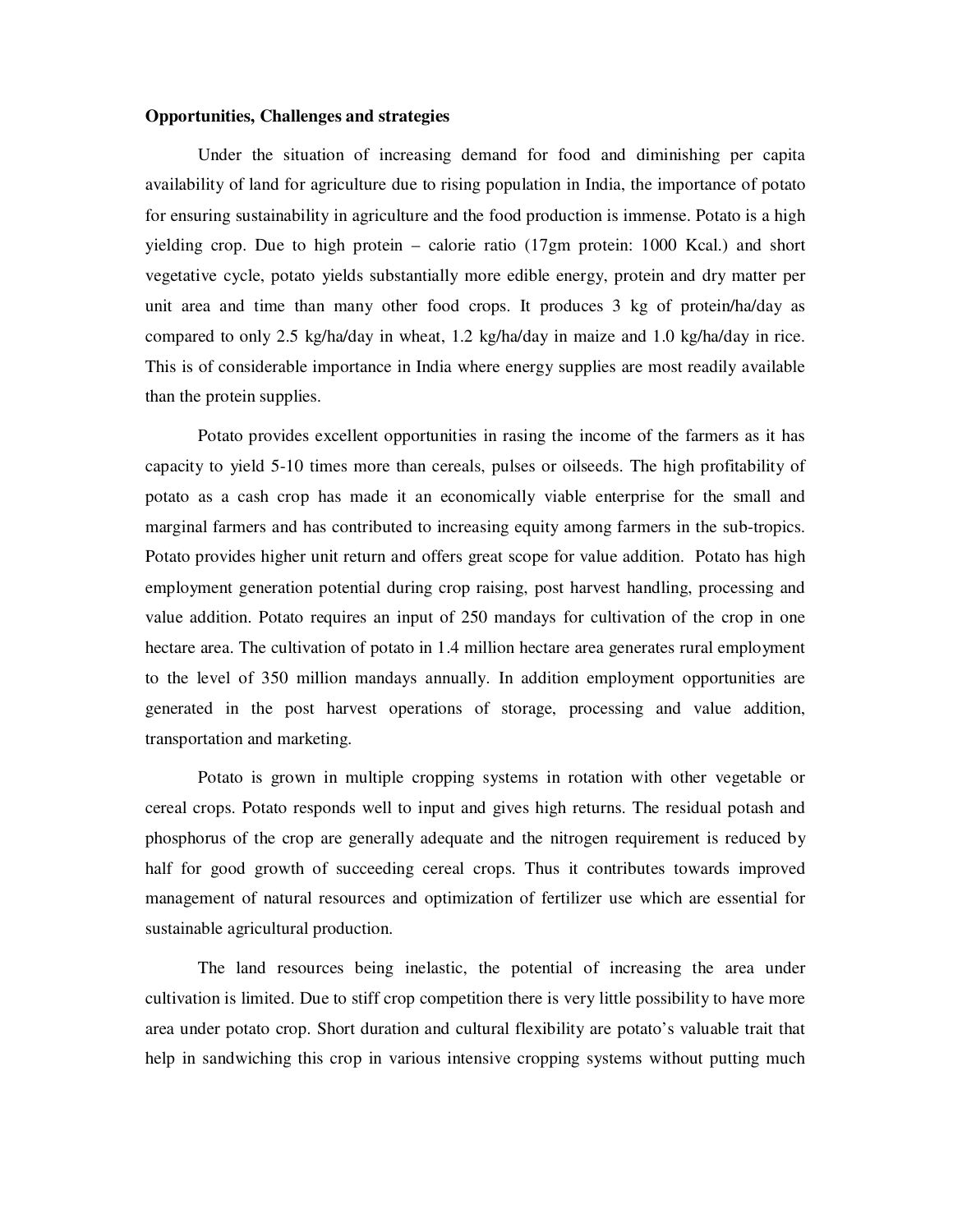pressure on scarce resources such as land , water and fertilizer and resulting in expansion of potato area and production.

According to estimates published by the international food policy research Institute (IFPRI) and international potato centre (CIP), India is likely to have the highest growth rates in both production and productivity of potato. According to these growth rates the total production in India by 2020 would be around 43.3 million tones. There are several challenges to achieve these targets. Some of them are increasing population, decreasing arable land, reducing water availability, improved purchasing power leading to requirement of more food, environmental degradation, reduction in input use efficiency and adverse changes in climate and sea levels. Since, land and water are shrinking resources for agriculture; there is no other option except to produce more food from less land and water. In other words, we have produced more food per unit land, water, energy and time. Under this scenario some of the strategies to increase potato production in environmentally, economically and socially sustainable manner are given below:

#### **Processing and value addition**

 Processing is a fast growing sector in the potato world economy. Potato can be processed in to several products like chips, French fries, flakes, dice, cubes, granules and canned potato on a commercial scale. In India only less than 6% of total potato harvest is used for post harvest processing as compared to 60% in USA, 55% in the Netherlands and 25% in China. In recent years the demand for processed potato products in the country has risen at fast pace due to increased urbanization, rise in per capita income, increase in number of working women and expanding tourism. About 90% of total potato processing in India is done in the unorganized sector which provides a lot of employment to landless, marginal and small farmers. In India potato processing in organized sector started about a decade ago. Development of processing cultivars namely Kufri Chipsona-1, Kufri Chipsona-2 & Kufri Chipsna-3 which is now being used by the industries for making chips and French fries, has accelerated growth in processing sector. However, French fries are not as popular here as in the developed countries because of lack of cold chain facility essential for its transport and marketing. With the coming up of large companies. in the potato processing sector the demand for a processing quality potato is increasing exponentially.

 Processing of potato to produce industrial raw material like starch is another area, which has not received much attention so far. Potato starch is superior to cereal starches for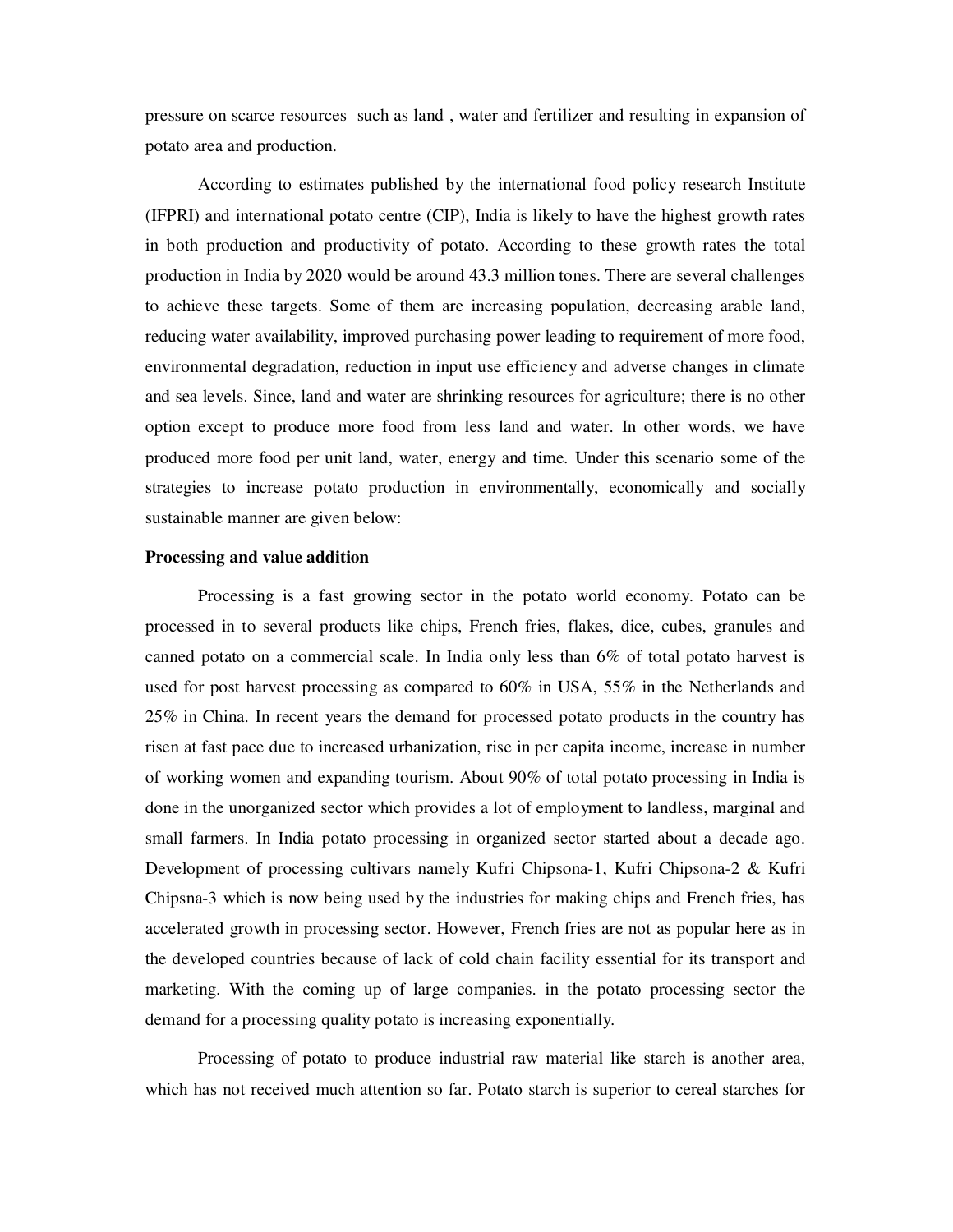sizing and surface coating in paper industry, in sizing of cotton and in finishing sewing thread and cloth in textile industry. In food industry potato starch is also used in instant puddings, as an additive to some bread and biscuits and as thickener in soups. There is plenty of growth expected in this sector in near future.

There appears a great potential of potato processing in Bihar since at present this is negligible. There is complete lack of processing unit and absence of any established processing facility in the state. The produce is mostly marketed fresh with negligible processing and value addition. There are no organized processing industries in the state. Less than 1% of the potato is processed in Bihar. Some village level processing of potatoes in to chips and papad etc. is in practice in unorganized sector. The processing segment is marked by a complete absence of cold chain along the value chain resulting in quality deterioration. The state is not yet prepared to absorb excess potato production and thus attention need to be given for development of policies for promoting processing and exports. As a matter of the fact with proper development of markets, cold storages, transportation and processing, potato products can be marketed to other states and even to foreign countries, which will improve the farmer's income.

Unlike north India, the spell of cold winter is short in Bihar and therefore, optimum date for planting potato is mid November and afterwards (this is also because of late paddy harvesting). Thus potato harvesting often takes place during late February to mid March. The weather during these days is warmer. It is an established fact that weather condition supporting relatively high temperature during later phase of crop growth and at the time of potato harvest; facilitates better quality of processing tuber with less reducing sugar and more dry matter. One can expect the dry matter content of 18-20% when the average minimum temperature is between 10 and  $12^{0}$ C. When the average minimum temperature is more than  $12<sup>0</sup>C$ , the dry matter is 20% and more, accompanied with low level of reducing sugars. Major areas in Bihar fall in most suitable category of potato production for processing. The average maximum and minimum temperature during crop growth period at Patna are  $25.9^{\circ}$ C and  $13.1<sup>0</sup>C$  respectively. Potatoes of variety Kufri Jyoti grown at Patna have a dry matter content ranging from 20 to 21%. Generally, dry matter content above 20% is considered good. The reducing sugar content upto 250 mg/100g fresh weight is considered acceptable for processing potatoes into chips.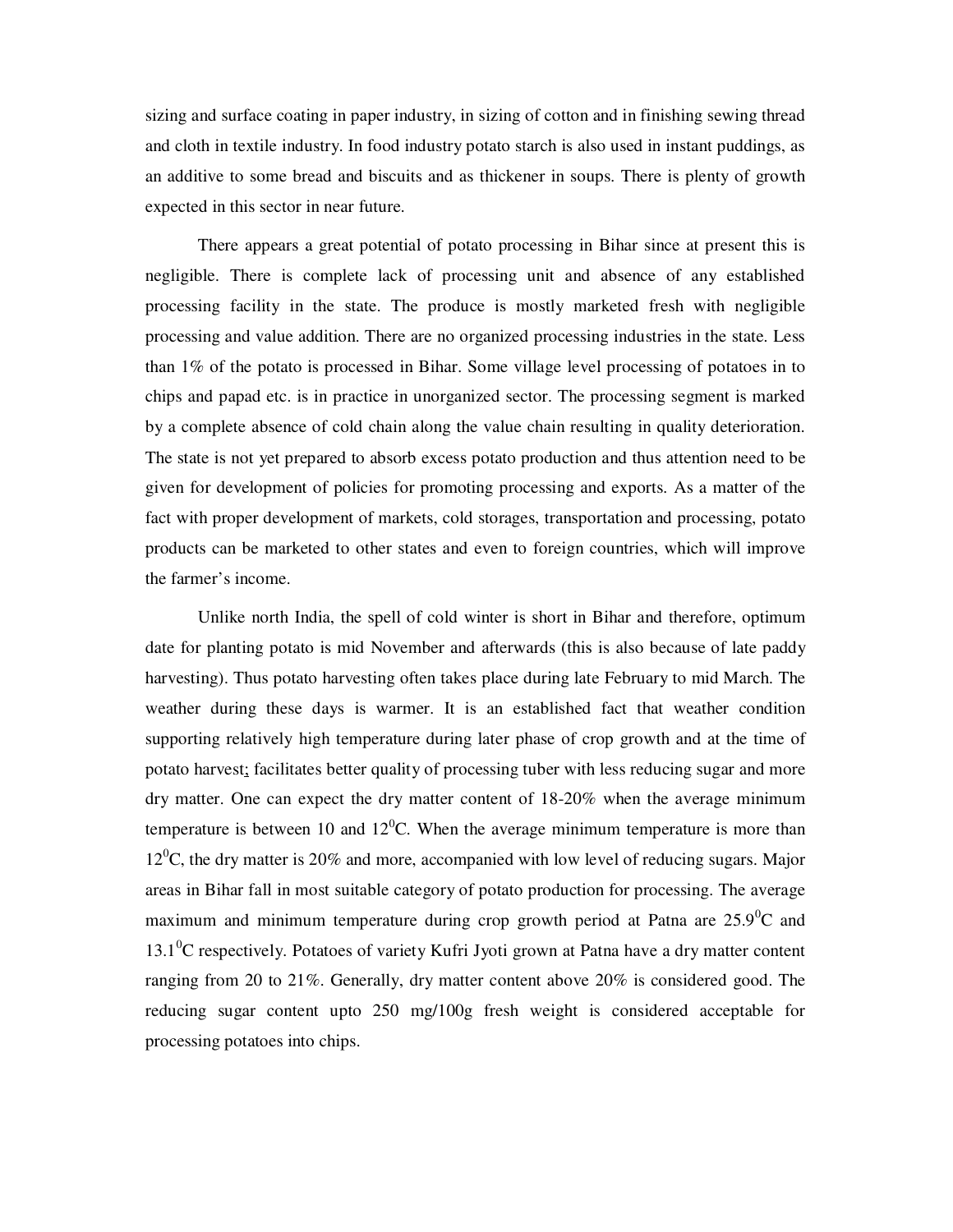**Table 2. Percentage of Tuber Dry Matter in Processing Varieties Grown at Different Places** 

| <b>Variety</b>   | <b>Badaun</b> | Modipuram | Patna | Indore |
|------------------|---------------|-----------|-------|--------|
| Kufri Chipsona-1 | 22.6          | 20.3      | 24.0  | 22.2   |
| Kufri Chipsona-2 | 22.6          | 20.1      | 22.0  | 20.3   |
| Kufri Jyoti      | 19.7          | 17.7      | 18.4  | 18.8   |

**Table 3. Average Maximum And Minimum Temperature During Crop Season At Different Locations (Mean of 30 Years)**

|               | During crop growth     | During crop maturity   |                        |
|---------------|------------------------|------------------------|------------------------|
| <b>Region</b> | Average maximum<br>(C) | Average minimum<br>(C) | Average minimum<br>(C) |
| Amritsar      | 24.6                   | 8.6                    | 4.5                    |
| Hisar         | 27.5                   | 9.7                    | 5.5                    |
| Kota          | 29.1                   | 14.4                   | 10.6                   |
| Meerut        | 25.5                   | 11.1                   | 9.8                    |
| Gwalior       | 26.0                   | 8.8                    | 10.0                   |
| Kanpur        | 26.9                   | 12.0                   | 11.0                   |
| Indore        | 27.6                   | 10.6                   | 11.0                   |
| Patna         | 25.6                   | 13.1                   | 13.4                   |

Now awareness is increasing regarding the suitability of Bihar for producing potatoes fit for processing purposes. Potato processing companies are doing contract farming and transporting the stocks to far off places for processing. Since potato processing firms at present do not exist in Bihar, there is outflow of limited material to outside state for processing. It is very likely that firms will now be established within the state to make use of the best suited produce for processing.

# **Unorganized Marketing and price fluctuation**

 Efficient marketing is crucial for a successful diversification and commercialization of potato and accelerated farmer income growth. At present, marketing of potato in the state is highly unorganized. Bihar's density of the market (per m ha of sown area) is relatively low.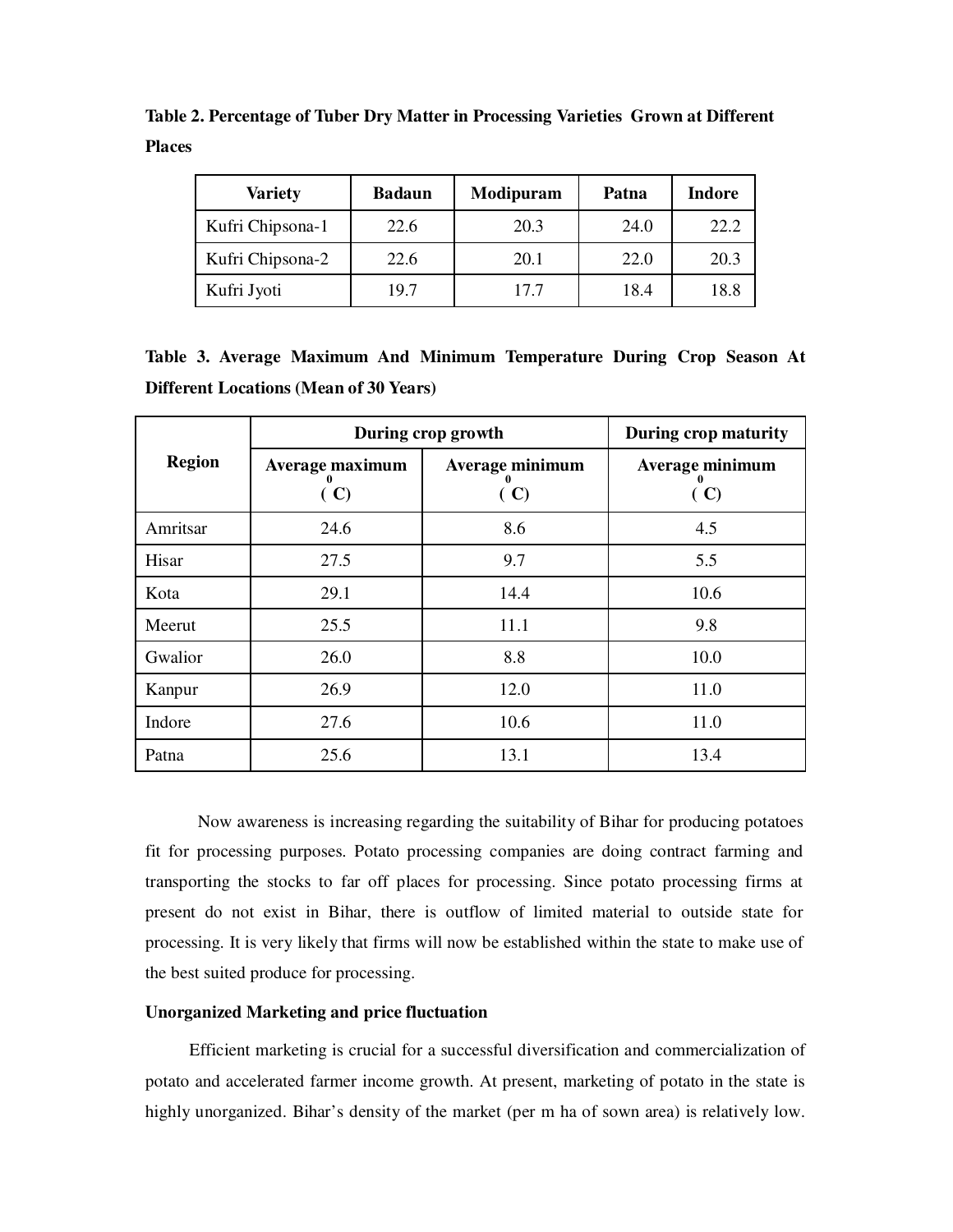There are seven principal regulated markets for every million hectare of area in Bihar compared to 22 in the state like Andhra Pradesh. The amount and quality of market infrastructure and support services is poor. Potato marketing facilities are not adequately developed in the state. Potato marketing in the state in particular and country in general suffers from high marketing cost and margin, wide price fluctuation, bottleneck in storage facilities, lack of long term Indian potato export policy and lack of avenues for utilization of potato. Lack of cold chain facilities deteriorates the quality of produce by the time it reaches its destination.

 Potato crop is produced seasonally but marketed throughout the year. Most of potato in state is harvested during January-March. Due to lack of cold storage facility farmer do not find adequate place to keep their produce safely. This compels farmers to reach market with all their produce at a time immediately after harvest. This causes sudden price crash during peak harvesting season and farmers are forced to sale the produce at very nominal price and not getting remunerative price. There is need to organize the marketing system to ensure better return to the growers. On the other hand price shoots up in the lean months of August-December when fresh potatoes are not available. These causes price fluctuation. The arrival of potato in the market and the prices are very varied over time which introduces elements of uncertainty that affects both producers and consumers. Due to unpredictable prices, farmers do not take proper decision about planting area and also time of the sale of their harvested potato. Gluts are more common and severe due to high potato production, causing heavy monetary losses to farmers. This discourages farmers of potato cultivation. To avoid gluts and price crash a part of production can be diverted to processing and export.

#### **Infrastructure**

 Rural connectivity is the key to raise the farmer's income and productivity. There are problems of proper communication and Transport in rural areas. The poor farmers cannot afford to transport there produce to the distant markets/cold stores on account of nonavailability of transport facilities and high transportation cost. Therefore, utmost priority should be given to improve connectivity by constructing good roads in the rural area in all districts. Linking of all production areas with all weather roads is necessary. Proper communication and transport system have direct impact on the farmer. Handling of the potato still becomes worse because of high moisture content and tropical climates under which physiological spoilage and microbial damages take place quit fast. Potato being a semi perishable commodity requires quick and cheaper transport. Lack of adequate transport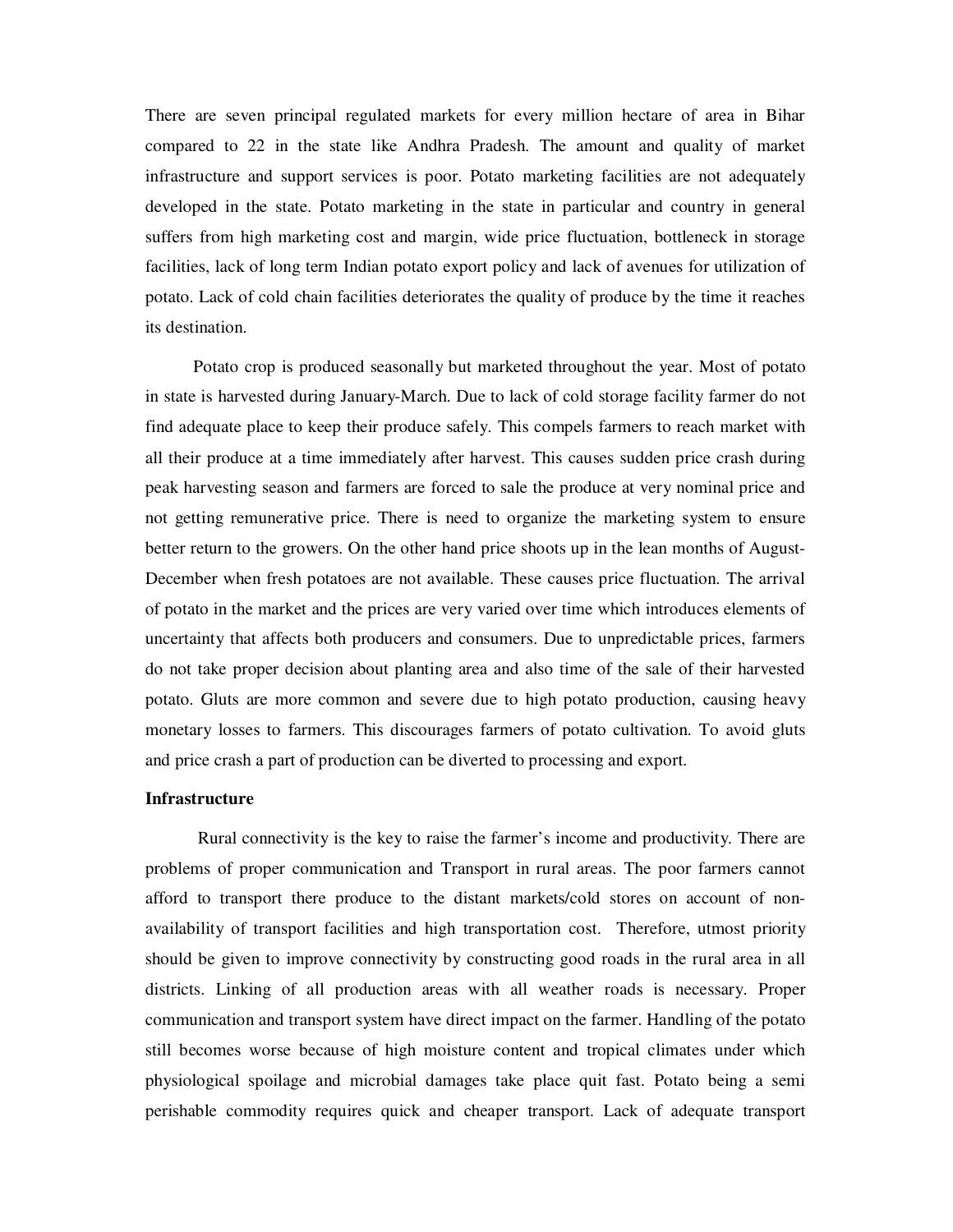facilities causes substantial loss of potato. Creating infrastructure like grading centre, pre cooling units, cold storage, transport vehicles etc. are urgently required to reduce post harvest losses and increase farmer's profitability. Potato from Bihar is transported to other market in the country for which cheap road transport and better marketing facilities are essential. Emphasis should be put on the establishment of new cold stores, processing industries in the production catchments to minimize transport cost, create employment opportunities in the rural sector.

#### **Human Resource Development**

Potato production is highly technology driven coupled with hi-tech interventions. For meeting the growing demands of the sector, it is necessary to have skilled man power at different levels. More over the acquired skills need to be updated periodically. Skilled man power will not only face the challenges of rapid development but also help accelerating the pace of growth of the sector. To train the man power there should proper coordination among different agriculture extension institutions, state government, financial intuitions and farming community. Training programmes for farmer at *Panchayt* and *Block levels* should be organized on a regular basis for adopting modern technologies more effectively. Transfer of technologies should be intensified at *Grampanchayat* level for keeping the farmers aware of the latest farm technologies.

Agricultural research intistutes/KVKs can be involved for training and demonstration of package of practices for organic agriculture and capacity building of the farmers. Appropriate network of extension services needs to be created to stimulate and encourage both top-down and bottom-up flows of information between farmers, extension workers and research scientists.

## **Socio economic condition of farmer**

Land holding in Bihar consists predominately of small farms and holdings with high degree of fragmentation. Majority of farmers of the state, about 86% of our farmers are small and marginal. The average size of holdings is declining, having fallen to around 0.6 ha, and majority of farmers have less than 1 ha each. High population density has pushed up the intensity of the cultivation: the total cultivated area is around  $60\%$  compared with  $47\%$ nationally. With the average size of land holding shrinking as a result of increasing fragmentation, many marginal farms are becoming economically non-viable and oriented towards subsistence. Land consolidation has not being done in the state. Farmers have their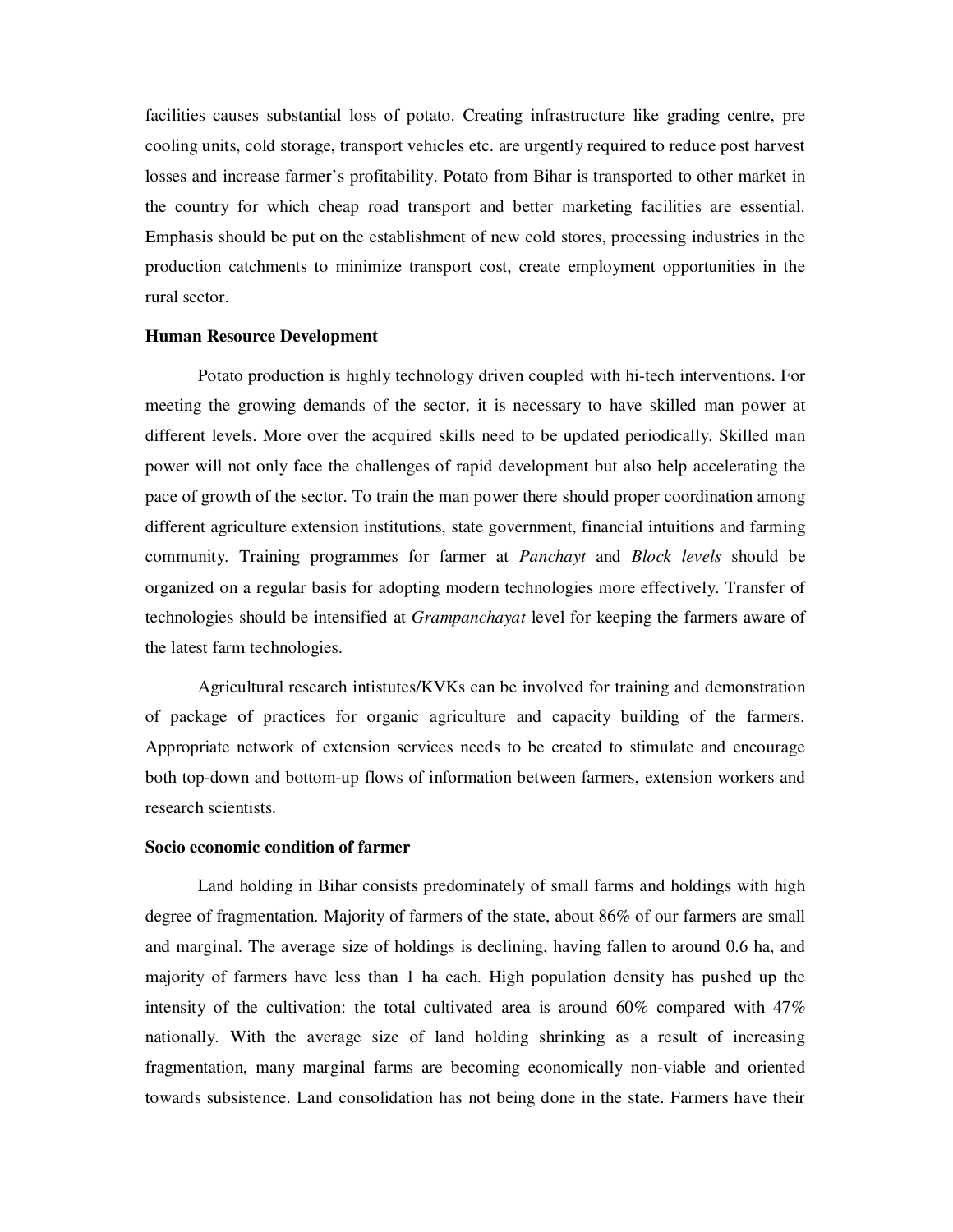fragmented small land holdings at several location, which restrict them to create basic facilities of irrigation, fencing and transport. Consolidation of land in the state should be priority.

 The crop is very much labour intensive and requires high inputs. Most of the farmer growing potatoes are small and marginal having small holdings, who do not have capital to purchase expensive inputs. They generally, purchase sub-standard (small grade) seed tuber from local market for growing potatoes. The financing institutions with their complex procedure for sanction of loan are not easily accessible to the farmers. They rather prefer to continue with their traditional practices with low inputs. Poor input supply and support services have direct impact on potato production. Besides, Lack of awareness among farmers of scientific potato cultivation results in low productivity. There is poor adoption of improved agro-techniques of potato production because of inadequate education and lack of technical knowledge. Limited use of improved agricultural implements is another constraint.

 Non-availability of genuine fertilizers and agro-chemicals at right time is also a problem. Invariably phosphatic and potassic fertilizers are not available at desired time. The less use of phosphatic and potassic fertilizer results in poor yield. Reliable and timely availability of quality inputs at reasonable prices, institutional and credit support, especially for small and resource poor farmer are lacking.

Lack of procurement policies and support price from state/Central government has adversely affected the potato production. There is no mechanism to compensate the farmers for loss of the crop due to serious disease like late blight.

# **Utilization**

 The diversified uses of potato cover fresh food, processed food, animal feed and starch. In recent years the demand of process food has increased many folds. Therefore, with increase in potato production there is a need for its diversified uses to avoid gluts situation and drop in market prices. In India about 73% potatoes are consumed as fresh food in the form of vegetables,  $10\%$  as a seed, less than 4% as processed and another less than  $1\%$  is exported and about 10-12% goes as waste. In India potatoes are not used as animal feed or as an industrial raw material for production of starch and alcohol.

Potato is staple food of several developed countries. Unfortunately in our country potato is still treated as vegetable as a result the per capita consumption of potato in India remains much less as compared to other parts of the world. The per capita consumption of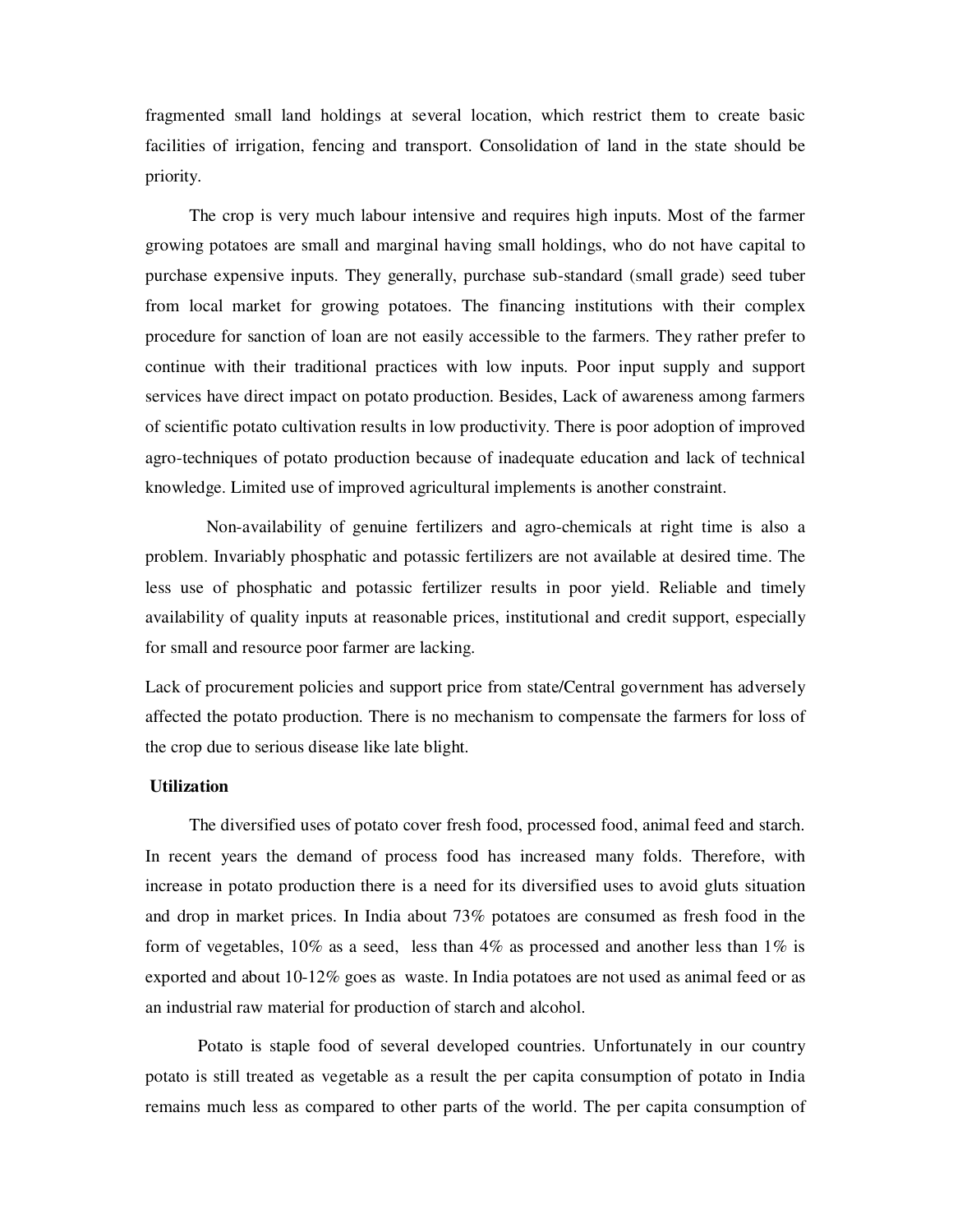potato in India is about 16 kg/person/year which is much less than European countries (136 kg/person/year in Poland, 129 kg/person/year in Ukraine). The main reasons for low per capita consumption are several false notions about the food value of potato. Many people are unaware of nutritive value of potato. Many people think that potato is all starch and nothing else. This is the impression people have not only in India but also in a developed country like UK. Potato is a low energy food and 100gm of boiled potato provides only 69 Kcal. But it has been blamed of being a calories rich food causing obesity. Another, misconception is that potato contains fat, therefore, cause obesity. The fat content in potato is not more than 0.1% but they can absorb considerable fat during frying. The real culprit is not potato but the fat which it absorbs. Potato is wrongly blamed of causing obesity while the real cause is our unhealthy food habits where a plenty of fat is used in potato recipes. Potato contains about 14% starch on fresh weight basis. Potato provides balanced quantities of carbohydrates (16- 20%), proteins  $(2-3\%)$ , minerals  $(1\%)$ , fat  $(0.6\%)$  and high quality dietary fiber  $(0.6\%)$  and a number of vitamins.

Potato is a good source of high quality protein, because all amino acids are present in potato protein in comparatively large quantities and in a harmonized quantitative ratio. Lysine content in potato is similar to that in a typical animal protein. Potato has high lysine content and can supplement diets which are limiting in lysine such as rice. The potato is also a good source of vitamins. Potato contains 20-30 mg of vitamin C per 100 gm of tuber fresh weight i.e. higher than other vegetables. Potato also contains a good quantity of vitamins of B group and contributes substantially to the daily requirements of thiamin, niacin, riboflavin, folic acid, pyridoxine and it derivatives (Vitamin B-6 group) and pantothenic acid. Potato also provides high amount of iron, phosphorus, potassium and magnesium in better assimilative forms. The net protein utilization or biological value of potato protein (about 71% that of whole egg) is better than of wheat  $(53\%)$ , maize  $(54\%)$ , Pea  $(48\%)$ , beans  $(46\%)$ and is comparable to cows milk (75%).

There is ample room for increasing its consumption. To improve per capita consumption of potatoes, publicity campaigns needs to be launched through mass media such as television, radio and newspaper. It is opportune time to consider potato as staple food in our country where more than 30 per cent populations live under repressing food insecurity.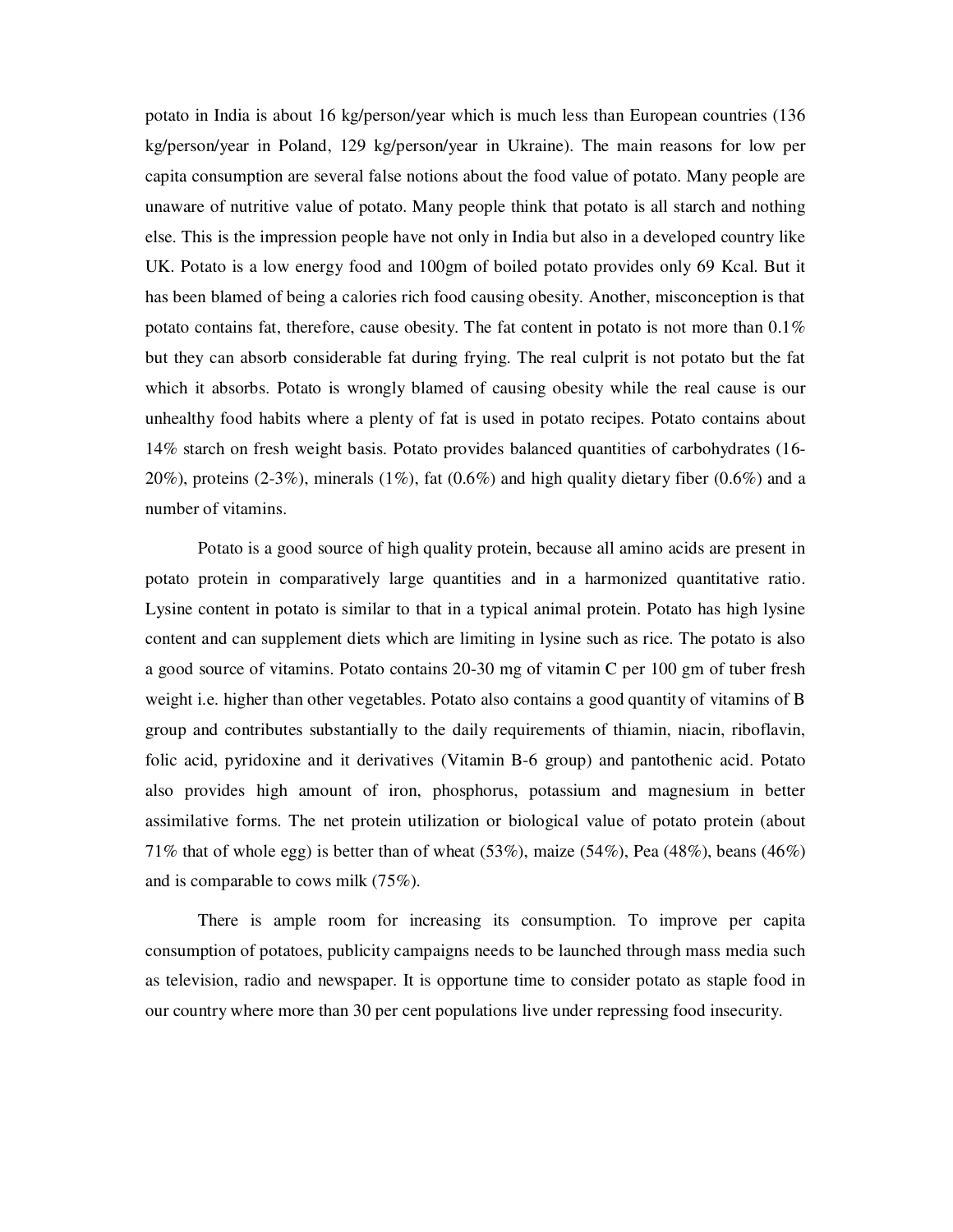#### **Home and international trade**

Only 2-3% of about 322 million tones of world potato production are traded internationally. Import and export of fresh potatoes to and from developed countries account for 83 and 86 % of total world trade respectively. Although, India contributes 8% of the total world potato production, its 0.52% share in world potato export is not commensurate with its production figure. Table potatoes dominate our potato export, contributing about 50% of total potato export followed by frozen potatoes (28%), Seed potatoes (10%), and chips fried (8%) and other frozen preparation (3%). India has advantage for trade of fresh potatoes, seed potato and processed products. Indian potatoes are free from the prohibited disease like wart, black scarf and pest like tuber moth and nematodes, which are barometer for phyto-sanitary standards.

 In temperate developed countries fresh potatoes are available only after September where as about 90% of fresh potatoes in India are harvested during January-March. India has, thus, the natural advantage of exporting fresh table potatoes during January-June when supply from European countries dwindles. It can also supply fresh potatoes round the year because India has diverse agro-climates and potato is grown throughout the year in one or the other part of the country. Moreover Indian potatoes are produced at low production cost, which provides competitive edge in the international market. India is likely to have highest growth rate in production and productivity of potatoes during 2010-2020. During the same period world wide demand of potatoes is expected to increase by 40%. Hence, there is great scope for export of Indian potatoes to international market. Surveys of potential export market and strengthening of suitable infrastructure for export like cold storage, surface transportation and shipping facilities are essential components for for successful exports. The data base on potato export, price, grade standard, phytosanitary standard, processing standards, consumer preference, seed standard etc. needs to be prepared for all importing countries so that all information is readily available to the exporters and manufacturers.

#### **Conclusion**

 Potato is one of the few foods capable of nourishing the population of the world. It is estimated that by 2020 India will have a population of 1.3 billion. This will require the country to produce about 49 million tones of potato. To achieve this production target, the productivity per unit area and time has to be increased. Adoption of improved technologies would be imperative to achieve the desire productivity level. Moreover, there is challenge to